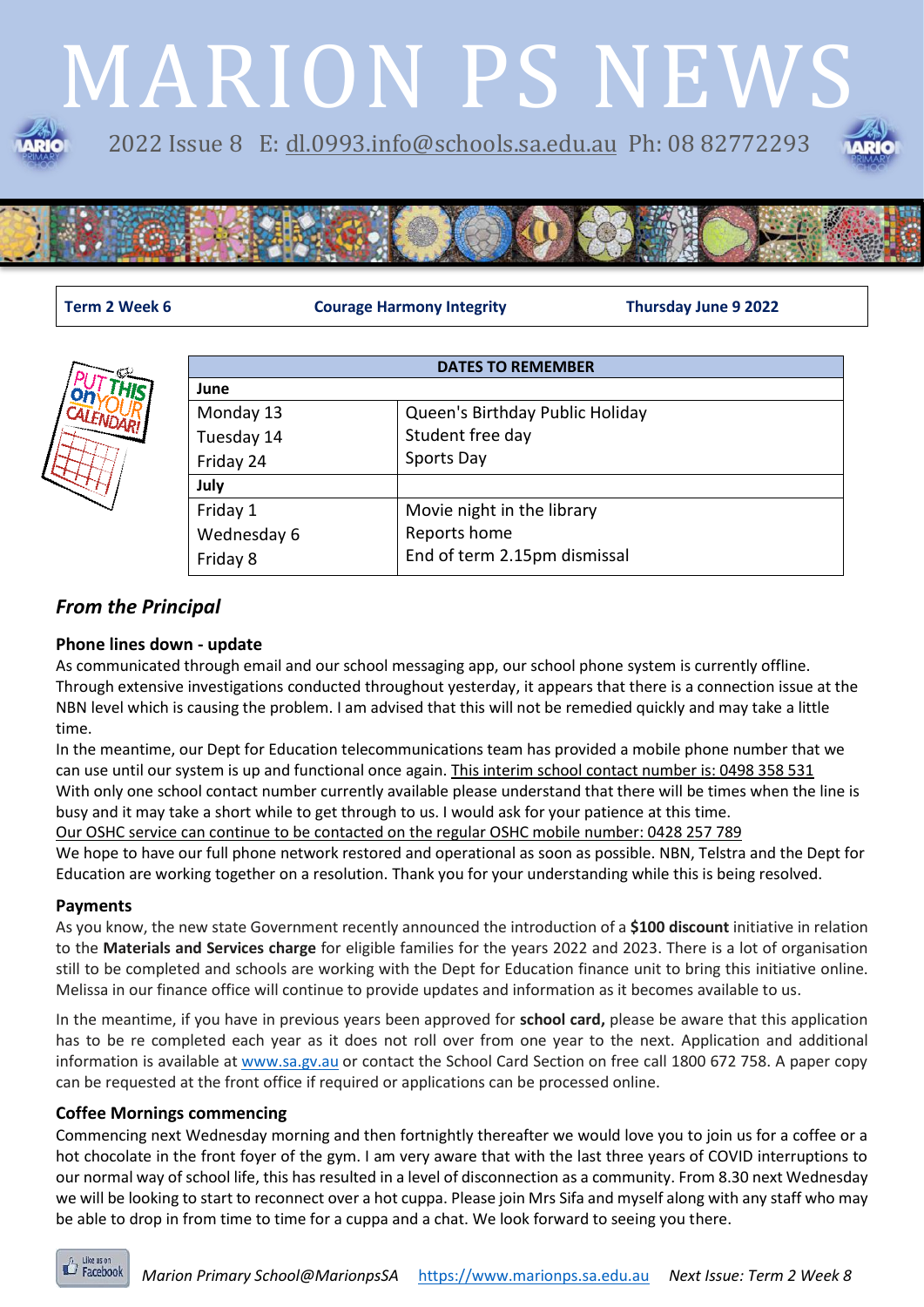#### **Midyear intake for preschool from 2023 and reception from 2024**

Attached with this newsletter is a flyer advising changes to pre-school intakes from 2023 and school intakes for reception from 2024 with the introduction of midyear intakes. Please see the flyer attached of more information.

#### **Officeworks Competition**

We are currently taking part in a recycling competition coordinated with Officeworks. We are collecting used pens, felt tips, highlighters, markers, mechanical pencils, correction tape, liquid paper, fountain pens and ink cartridges. We need to fill a box and return full every term to go into a draw to win \$250.00. We would love your contributions from home so if you fancy a sort over the weekend/holidays we will gladly take them. The box is situated in the front office for your convenience.

#### **Uniforms**

We have a surplus supply of second hand uniforms. Please ask at the front office and a (cheaper) price can be negotiated for these items. We are looking for any donations of second hand long trousers/tracksuit pants to keep as spares throughout the colder months.

#### **School of languages**

Attached with this newsletter is a flyer for the school of languages. If your child is currently in year 6 and is interested in studying a language not offered at your chosen High School then the school of languages is for you.

#### **Relationships Australia Services – Children's Counselling Service at Marion Primary**

Hello Marion Primary families, I'm Carolyn Markey and I run the free counselling Outreach service at the school on Tuesday mornings.

When hard things are impacting on families and children, change for children only happens with the support and understanding of parents and adult caregivers. I saw this happening with over 15 families I consulted with last year. Thank you for letting me into your world!

Since I began working professionally as a teacher in the 80s, I changed professions and studied and practiced to become a Family Therapist in many non-government Organisations and Schools in counselling positions. I'm a parent of 2 big kids – no longer doing the school /childcare / kindy runs!

This service can be accessed by ringing Marion Relationships Australia on 83775400. Your child's teacher or school leaders might remind you of this service if you need a bit more support.  $1<sup>st</sup>$  appointments are always with parent or caregivers only, in this consultation I will describe the counselling approach used and ask you about the big picture of your concerns, what you've been trying and your hopes for change.

Whether it be school related problems, changes in the family, concerns about the impact of grief, unexpected loss, illness or other traumatic events – children always have skills and knowledge that I can gently help them find and build on with your care. Many of the appointments are held with parents. There is a 7 session limit and I can see children at the school face to face and also from the Relationships Australia Marion office at the Shopping centre. Look forward to collaborating with you to help your child be in a better place!

Regards

Carolyn Markey

BA., Grad dip. Ed.,Ed Counselling ., Masters Narr, Therapy

#### **Sports Day (reminder)**

Notes went home both on paper and electronically with Sports Day information prior to the last newsletter. All students are assigned to a sports house and this information went home with the paper note and included your child's sports house colour.

Sports house teams and colours are: Waratah – Red Wattle – Yellow Banksia – Green

If you are unsure of your child's sports house colour please check with your classroom teacher or the front office. Sports day will look a little different this year as we trial completing events for students in years 3-6 in age based groups rather than class groups. There will be a fun sense of competition along with determining the students eligible to move on to represent the school and compete in their age division at the SAPSASA District Athletics day to be held early in term 3 on Thursday August 18.

Our fundraising committee will be holding a BBQ on sports day and more information will be distributed shortly. A reminder that events conclude at 2:00 and children can depart school at this time if they are accompanied by a parent/carer. Students not leaving school at this time will return to class and be supervised by staff. Students may not leave on their own (eg walking or riding their bike) until the end of the regular school day at 3.15pm.

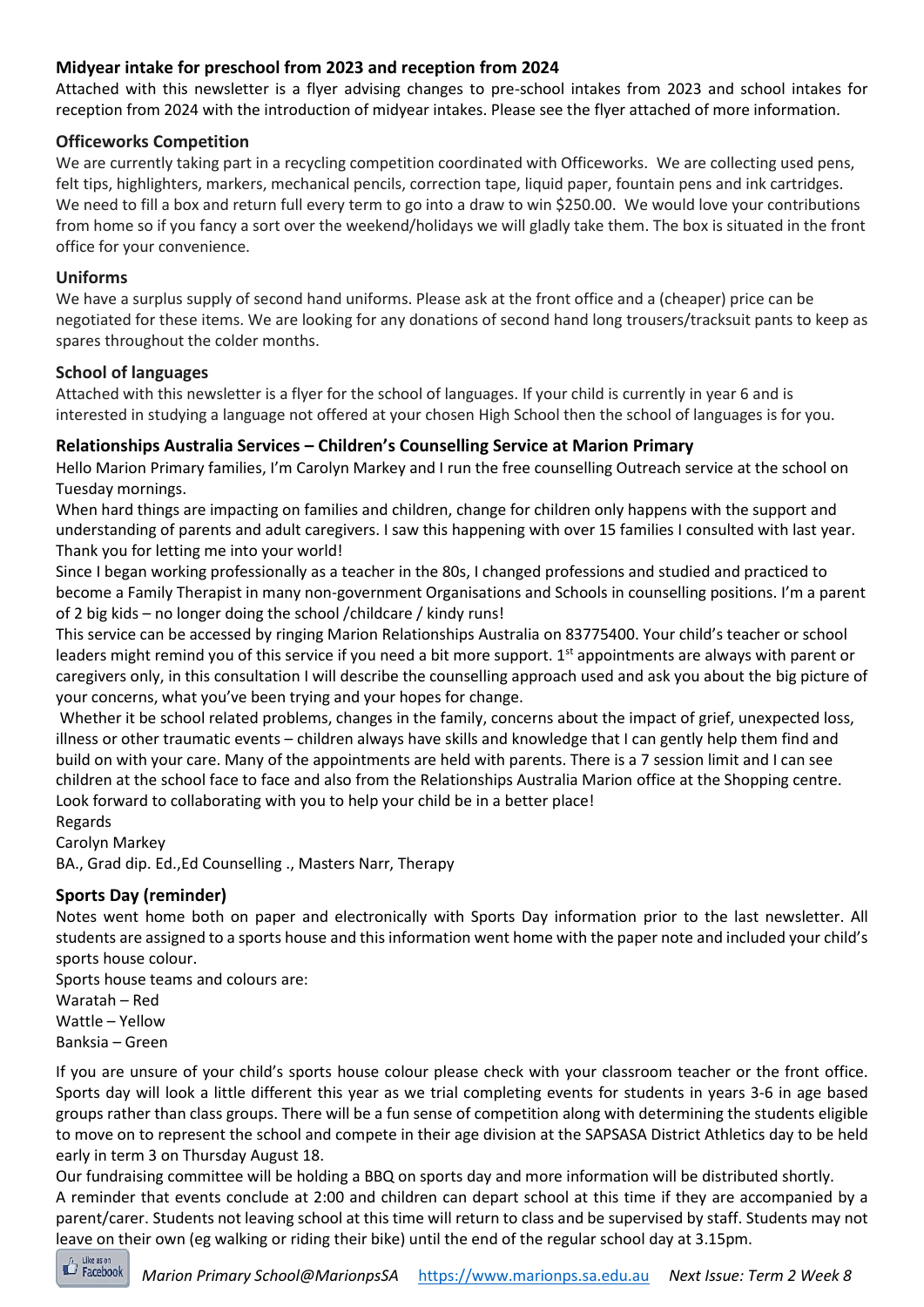#### **Focus On Learning**

#### **Jigsaw Puzzles and the benefits to learning**

In a slight break away from our series on the Big Ideas in Number, I want to share a look at how jigsaw puzzles can assist with learning and development.

#### Firstly, some science:

In the article "Jigsaw Puzzling Taps Multiple Cognitive Abilities and Is a Potential Protective Factor for Cognitive Aging", it is stated that: "jigsaw puzzling may demand multiple cognitive abilities including visual perception (e.g., recognizing objects, patterns, and orientation of lines), constructional praxis (e.g., integrating visual and motor information to assemble pieces), mental rotation (e.g., mentally rotating piece's orientation to fit them to other pieces), cognitive speed and visual scanning (e.g., sorting puzzle pieces), cognitive flexibility (e.g., switching attention between different strategies, between different puzzle pieces, and between puzzle shape, image, and color), perceptual reasoning (e.g., integrating different perceptual information to develop strategies and plans how to solve the puzzle), and working and episodic memory (e.g., keeping the association between spatial location and visual patterns/images of puzzle pieces in working memory and long-term memory)."

That sounds like a lot but what does it mean? There are many articles available online that discuss the educational benefits of completing jigsaw puzzles. The extract below is from the website:

#### <https://theparentswebsite.com.au/putting-the-pieces-together-10-ways-jigsaws-boost-child-development/>

Young children's brain development is influenced significantly when they act on or manipulate the world around them. Jigsaw puzzles provide this key opportunity. Studies have shown that hands on, playful learning experiences will provide the opportunity for young children to see learning as positive and joyful, and therefore something they will want to continue for the years ahead.

What is it then that makes jigsaw puzzles such a wonderful tool for children's overall development?

#### **1. Hand-eye coordination**

Jigsaw puzzles are particularly effective at helping young children with their hand-eye coordination. A relationship must be developed between children's eyes, hands, and brain.

Children visualise how the puzzle should look on completion and their eyes and hands work together to achieve this goal. The ability to coordinate what the eye sees, the mind wants to do and what the hands can achieve requires practice and jigsaws are ideal in allowing his to happen.

#### **2. Fine motor skills**

This ability to coordinate what the eye sees involves small movements that use the wrist, fingers, hands, feet, and toes. It takes time to develop. The muscles in young children's hands need lots of practice holding and moving small objects. Jigsaw puzzles provide the opportunity for children to develop fine motor skills that are necessary for handwriting, drawing, learning a musical instrument or even playing sport.

Don't be tempted to step in when children are completing jigsaw puzzles, or you will rob them of this opportunity. There are many other ways to offer your support and encouragement. This is an ideal time for positive chatter or soliloquy. You could for example say, 'I love the way you are looking closely at the pieces. Granny/Mummy likes to first sort them by colour'.

#### **3. Spatial awareness**

Spatial awareness involves being aware of yourself in your immediate physical environment and recognising how other objects relate to you and each other. While completing jigsaw puzzles, spatial awareness, sometimes called spatial perception, comes to the fore.

Children learn to identify which pieces will fit together by analysing their colours and shapes. They turn pieces around to find the correct fit. Slowly they learn to do this in their heads rather than by trial and error. University of Chicago researchers found that children who play with puzzles between ages 2 and 4 later develop better spatial skills. These skills help when driving a car, using a map, or learning and following dance moves.

#### **4. Improved concentration and patience**

Completing a jigsaw puzzle requires children to focus for increasing periods of time and, as there is very little we can do in life without concentration and focus, jigsaw puzzles can be the perfect tools to develop these skills. The ability to capture small details when working on a jigsaw puzzle can also support learning. Patience is also improved as children become absorbed in the puzzle, another skill which is useful as children move through life. There are no 'short cuts' here as there is no way to cheat.

#### **5. Memory**

Completing a jigsaw puzzle reinforces connections between brain cells and improves mental speed. Jigsaw puzzles keep children's minds active and dynamic which is especially advantageous for developing their short-term memory.

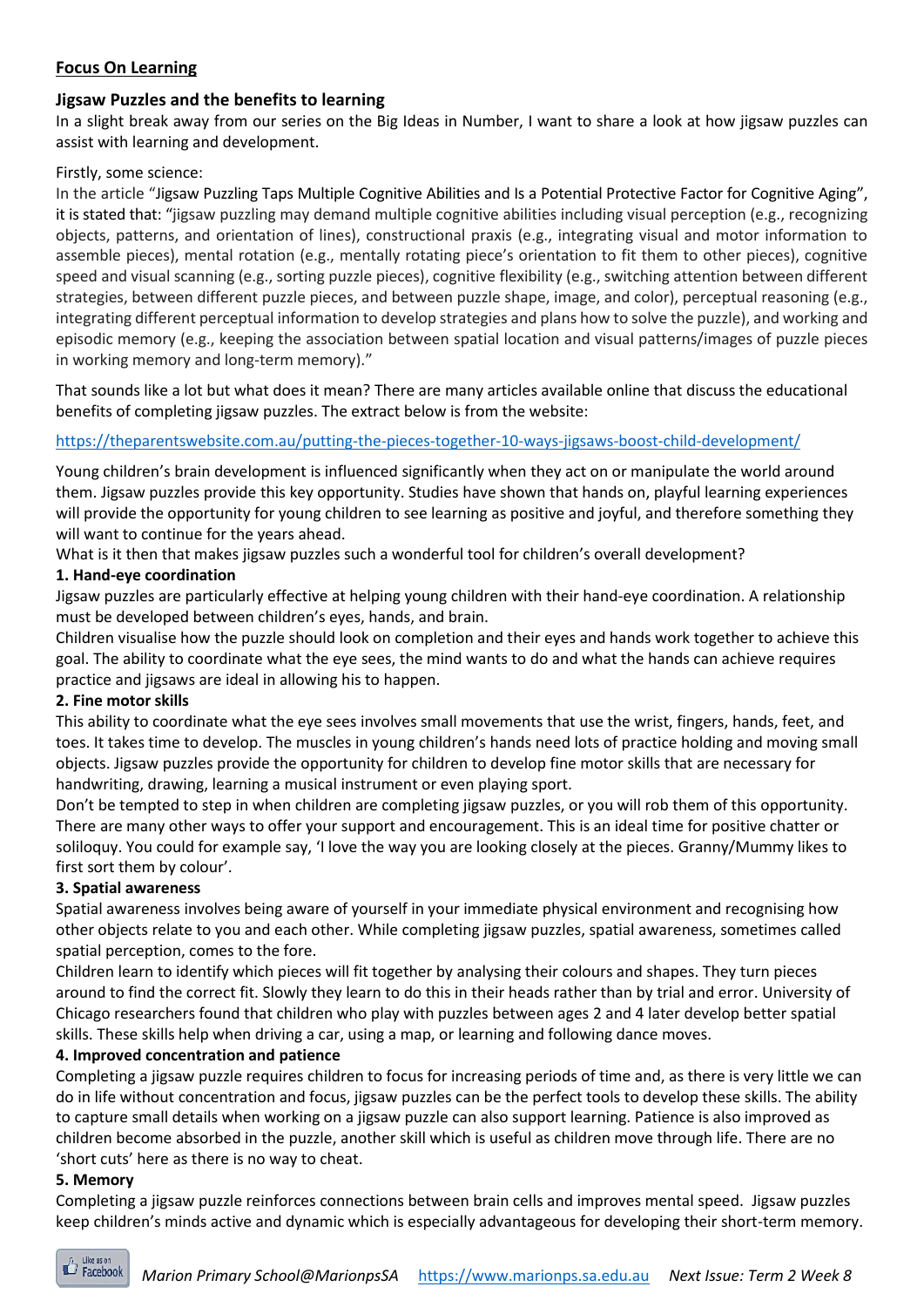A flicker of colour on a piece might remind the child to remember a colour already seen. Such experiences can increase the speed of connections in the brain.

A further way to boost memory is to assemble the jigsaw over and over, with the aim being to complete the puzzle more quickly each time. This might even lead to eventually entering the [National Jigsaw Puzzle Competition.](https://www.eventbrite.com.au/e/national-jigsaw-puzzle-competition-tickets-96177668997) Yes, you read correctly. The aim of the competition is to complete a jigsaw as fast as possible. No experience level is required, and the winner wins two return tickets to represent Australia in the World Jigsaw Puzzle Championships in Spain in 2022.

#### **6. Problem-solving**

Effective problem-solving is a valuable and important skill. Jigsaw puzzles teach children to use their own minds to figure out how to solve problems and think in a logical and critical manner. Children take different approaches as they assess different pieces. This helps their brains formulate theories, test hypotheses and change opinions and perspectives when something doesn't work.

Sorting strategies inherent in solving jigsaw puzzles assist children to break down a large task into smaller ones, an important problem-solving skill for school and beyond. They also learn to self-correct, another great exercise.

#### **7. Language**

Research has repeatedly shown that children need to be spoken to very often, especially in the early years. This exposes them to new vocabulary that can be used as they move through life. Terms such as above, below, beside, to the right of, along with many others, can be used in discussions about the image generally or about specific pieces. Jigsaws can provide an ideal avenue for extending young children's vocabulary.

#### **8. Self-esteem**

Completing a jigsaw puzzle can be a wonderful chance for children to perform a task on their own, thus generating a sense of accomplishment. With an age-appropriate puzzle, children will not require adult help. Such independence will improve their sense of self-worth and lead them to pursue new challenges. Determined and confident, they will delight in their persistence paying off.

#### **9. Social skills**

Alongside the many benefits of completing jigsaw puzzles independently, are benefits resulting from completing them as a group. They are a great way for parents to connect with their children or to help children bond and build friendships. They are also perfect for practising social skills and resolving disagreements with others.

Why not start a jigsaw puzzle and leave it on the table as an invitation for the whole family to participate? **10. General knowledge**

Jigsaw puzzles cover many topics so can assist children to learn more about the world depending on what picture/theme involved. Not only will children's general knowledge be broadened but their vocabulary will be too, as you chatter together about the outcome. Look for images that make you and your children happy or curious. Good for the mind, body and spirit

For children and adults alike, doing a jigsaw puzzle is good for mind, body, and spirit. There is a view that the jigsaw experience generates much the same benefits as meditation, with both involving focusing on an image for an extended period, without extraneous thoughts entering the mind.

Stress levels are reduced as our brains go from Beta or awake to Alpha, as when we are dreaming. This shift in consciousness comes with many benefits, such as the ability to make deeper connections, improved mood, increased self-confidence, along with the reduced stress.

Furthermore, when puzzles are solved through a flash of insight, the 'aha' moment, the mood-enhancing substance, dopamine is released and deep brain structures are activated, explaining the ecstatic joy that goes with solving a creative problem. It can feel great to place a piece in a puzzle.

From fine motor skills, to problem-solving, to self-esteem, the advantages of puzzles for children's development are numerous. What's more, they last and are inexpensive.

Jigsaw puzzles also provide an opportunity to unplug, individually or as part of a group, from the information overload that so often constantly weaves its way through the very fabric of our lives. A jigsaw puzzle requires full attention and therein lies the magic.

For more articles on the benefits jigsaw puzzles can have on the developing brain please check out the following websites and articles:

<https://www.officeworks.com.au/noteworthy/post/learn-benefits-of-puzzles-for-kids-toddlers>

<https://www.bkkkids.com/blog/10-reasons-why-jigsaw-puzzles-are-good-for-kids/>

[https://usborne.com/au/blog/post/tips-and-expert-advice/10-ways-your-children-will-benefit-from-doing-jigsaw](https://usborne.com/au/blog/post/tips-and-expert-advice/10-ways-your-children-will-benefit-from-doing-jigsaw-puzzles)[puzzles](https://usborne.com/au/blog/post/tips-and-expert-advice/10-ways-your-children-will-benefit-from-doing-jigsaw-puzzles)

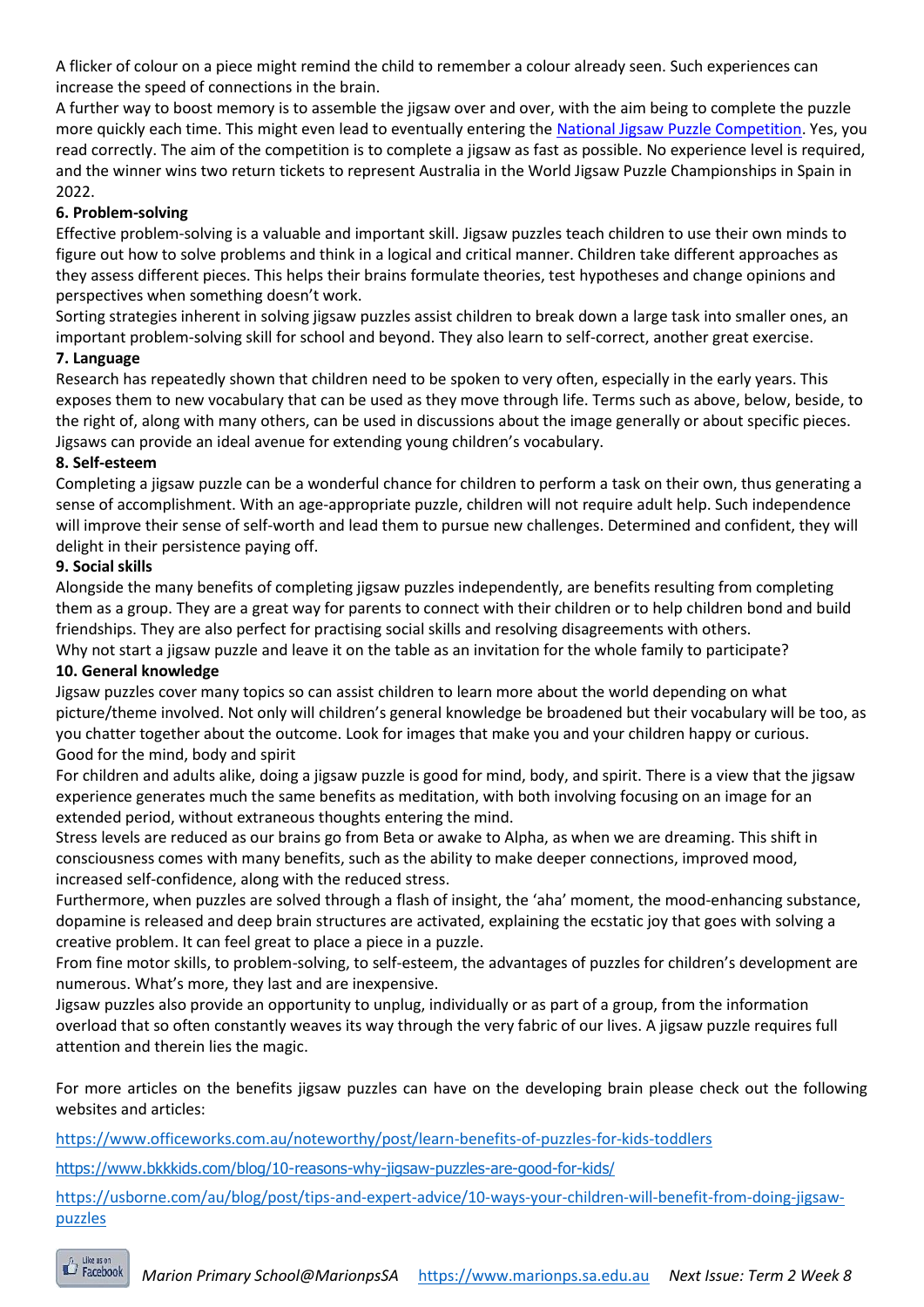#### *David O'Connell Principal*

#### **Assembly awards**

Each fortnight, class teachers select two students who are presented with a school Values Award at our school assembly. Values Award recipients from our week 5 assembly are listed below. Congratulations and well done to all students.

#### **Week 5 Awards**

| <b>ROOM</b> | <b>AWARD TYPE</b> | <b>STUDENT FIRST NAME</b> |
|-------------|-------------------|---------------------------|
| 1           | <b>HARMONY</b>    | <b>SCARLETT</b>           |
| 1           | <b>COURAGE</b>    | <b>ELLA</b>               |
| 3           | <b>HARMONY</b>    | <b>RHYTHM</b>             |
| 3           | <b>INTEGRITY</b>  | <b>ELOISE</b>             |
| 4           | <b>COURAGE</b>    | <b>HARSEERET</b>          |
| 4           | <b>COURAGE</b>    | <b>ADDY</b>               |
| 6           | <b>COURAGE</b>    | <b>EBONY</b>              |
| 6           | <b>COURAGE</b>    | <b>OWEN</b>               |
| 7           | <b>INTEGRITY</b>  | <b>ZAC</b>                |
| 7           | <b>HARMONY</b>    | <b>JACOB</b>              |
| 10          | <b>HARMONY</b>    | <b>MANIT</b>              |
| 10          | <b>INTEGRITY</b>  | <b>MYRA</b>               |
| 11          | <b>INTEGRITY</b>  | <b>NICOLETTA</b>          |
| 11          | <b>INTIGRITY</b>  | <b>LEEN</b>               |

## **OUT OF SCHOOL HOURS CARE**

| <b>Hours of Operation</b>                                                 |                                |  |  |
|---------------------------------------------------------------------------|--------------------------------|--|--|
| Before School Care: 7:00-8:30am                                           | After School Care: 3:15-6:15pm |  |  |
| <b>Fees</b>                                                               |                                |  |  |
| Before School Care: \$15                                                  | After School Care: Casual \$25 |  |  |
| Pupil Free Day: \$53                                                      | Vacation Care: \$53 per day    |  |  |
| <b>Contact Details</b>                                                    |                                |  |  |
|                                                                           | Mobile: 0428 257 789           |  |  |
| Email: Robyn.Shanahan17@schools.sa.edu.au                                 |                                |  |  |
| (Please note: this is direct contact with Director Robyn Shanahan)        |                                |  |  |
| <b>Bookings / cancellations</b>                                           |                                |  |  |
| Cancellation and Emergency bookings can only be made through contacting   |                                |  |  |
| OSHC directly on 0428 257 789                                             |                                |  |  |
| Enquiries can be made directly to OSHC or through the school Front Office |                                |  |  |
|                                                                           |                                |  |  |

Hi Everyone,

A very exciting Vacation Care Program is happening in the July holidays. An excursion to Menz chocolate shop at Mclaren Vale, followed by a drive to Goolwa to see the seals and then onto Victor Harbor for some whale spotting. Pupil Free Day coming up on 14/6/22. We will be open 7am-6:15pm. Activities : Crafty fun, cooking pancakes and sport.

Please feel free to offer suggestions for activities for the program including art, craft, cooking, games, excursions and centre based activities.



OSHC Director Robyn Shanahan